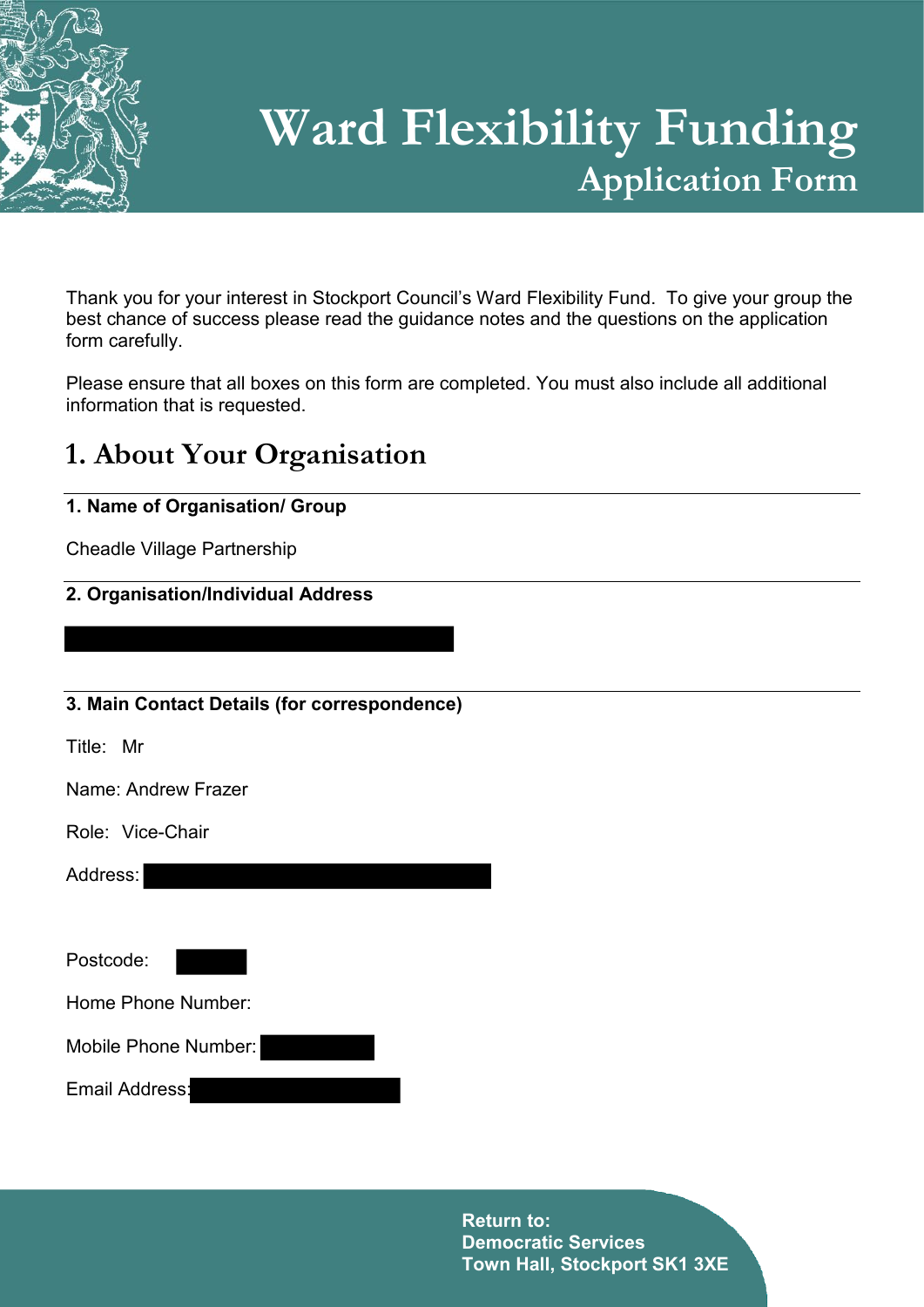#### **4. Please provide your bank account details**

| Account Name:                                                            |                                            |  |
|--------------------------------------------------------------------------|--------------------------------------------|--|
| <b>Account Number:</b>                                                   |                                            |  |
| Sort Code:                                                               |                                            |  |
| 5. What is the status of your Organisation/ Group?<br><b>Please Tick</b> |                                            |  |
| A New Group                                                              | <b>Voluntary Organisation</b>              |  |
| A Registered Charity<br>No. 1031518                                      | <b>Company Limited by Guarantee</b><br>No. |  |
| Applying for Charitable Status                                           | <b>Unregistered Association</b>            |  |
| <b>Friendly Society</b>                                                  | Other (Please specify)                     |  |
| <b>Housing Association</b>                                               |                                            |  |

**6. Please describe the main activities of your Organisation/ Group Cheadle Village Partnership exists as a Forum which brings together the groups, organisations, businesses and residents of Cheadle, to help promote: COMMUNICATION - So we know what's going on locally; COLLABORATION - So we can work together more effectively; and CONSTRUCTIVE DEVELOPMENT - So we can see Cheadle change for the better. Providing a vital link between the community of Cheadle and SMBC.**

**7. When was your Organisation/Group established?**

**8. Does your organisation have the following policies and procedures in place?**  *If you are awarded a grant you will be required to send copies of all relevant documents as part of the grant agreement.*

A governance/management committee  $\times$ 

- A Constitution/governing document/set of rules
- An Equal Opportunities Policy
- A Child Protection Policy (where necessary)
- A Health and Safety Public liability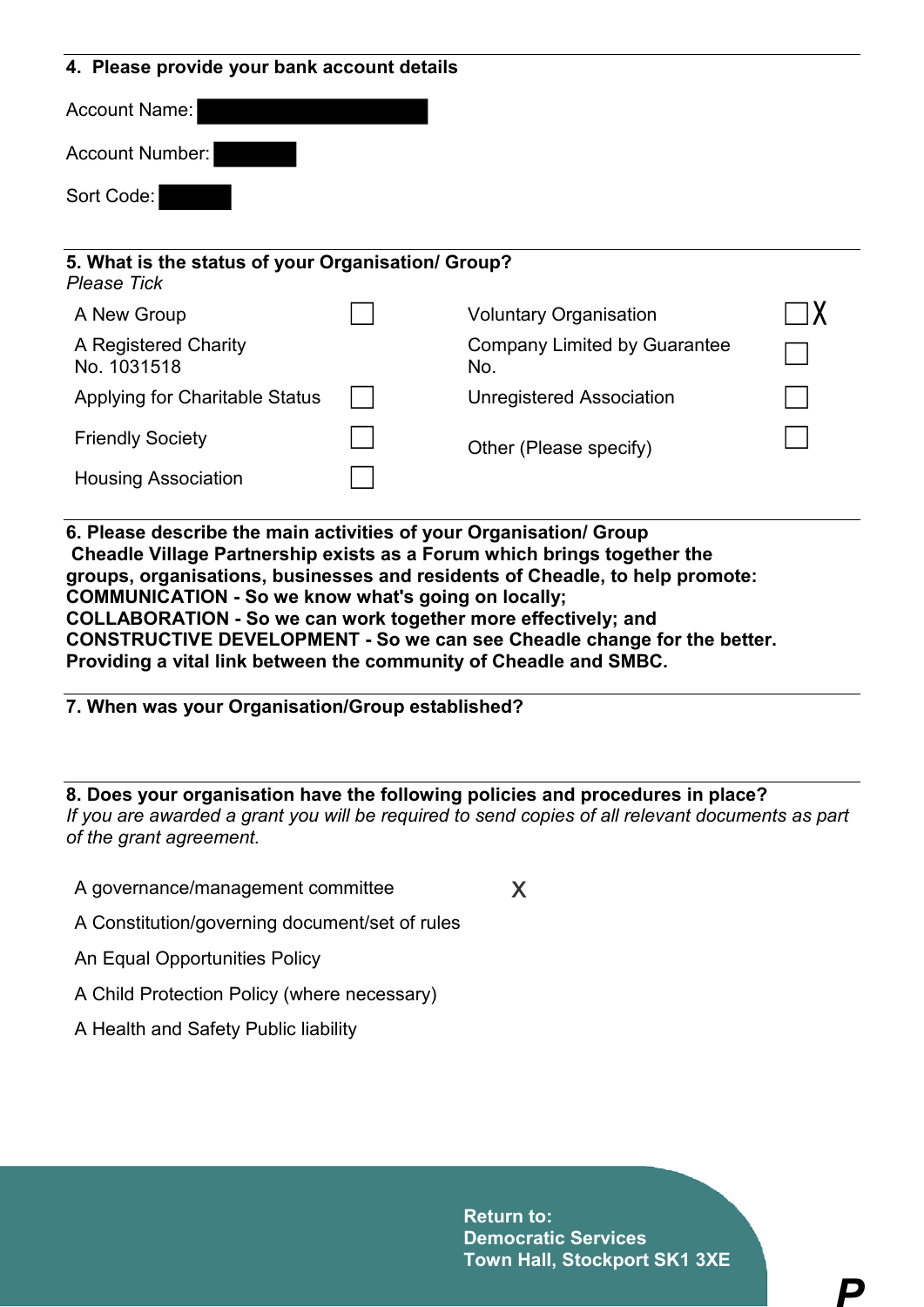# **2. About Your Application**

## **9. Please give us a brief description of your proposed/planned project or activity**

*You may wish to include details of what activities will take place, where will it happen, how often and who will take part. If you are applying for equipment you can tell us what will it be used for and why is it needed.*

*We are applying for assistance to help with initial costs in the management and running of the new Digital Information Point (DIP) to be situated on Cheadle High Street.*

*Cheadle Village Partnership has played a major role in securing the Governments 'Town's Fund' for the community.One of the major initiatives is the siting of a DIP on Cheadle High St. CVP, with support from SMBC has agreed to take ownership of the DIP on behalf of the community*  and to deliver and maintain the day to day running of the screen. This funding application will *help enable CVP to create a Community Interest Company (CIC), to oversee the running and development of the DIP, with any profit being put directly back into the community.*

#### **10. Who will benefit from this grant?**

*e.g. local residents, young people, older people and how?*

The Community of Cheadle including local businesses and local groups.

## **10(a) How Many Stockport Residents will benefit? The Community of Cheadle and the Wider population**

#### **10(b) Are there any restrictions on who will benefit from the funding?**  No

## **11. Your Project's Budget**

*Please provide a breakdown of cost for your project including VAT where applicable and submit any estimates for the purchase of equipment or work to be done.* The funding award would be used to help cover set up costs of the CIC, giving the project the *correct legal structure and any other initial costs the DIP might require, such insurances.*

- **11(a) How much will the project/activity cost in total?** Not known (There will be ongoing costs.)
- **11(b) Tell us about other any other sources of income you have already applied for or raised so far in relation to this project**

**No other applications have been made at this time.**

**12. How much are you applying for from the Ward Flexibility Budget?**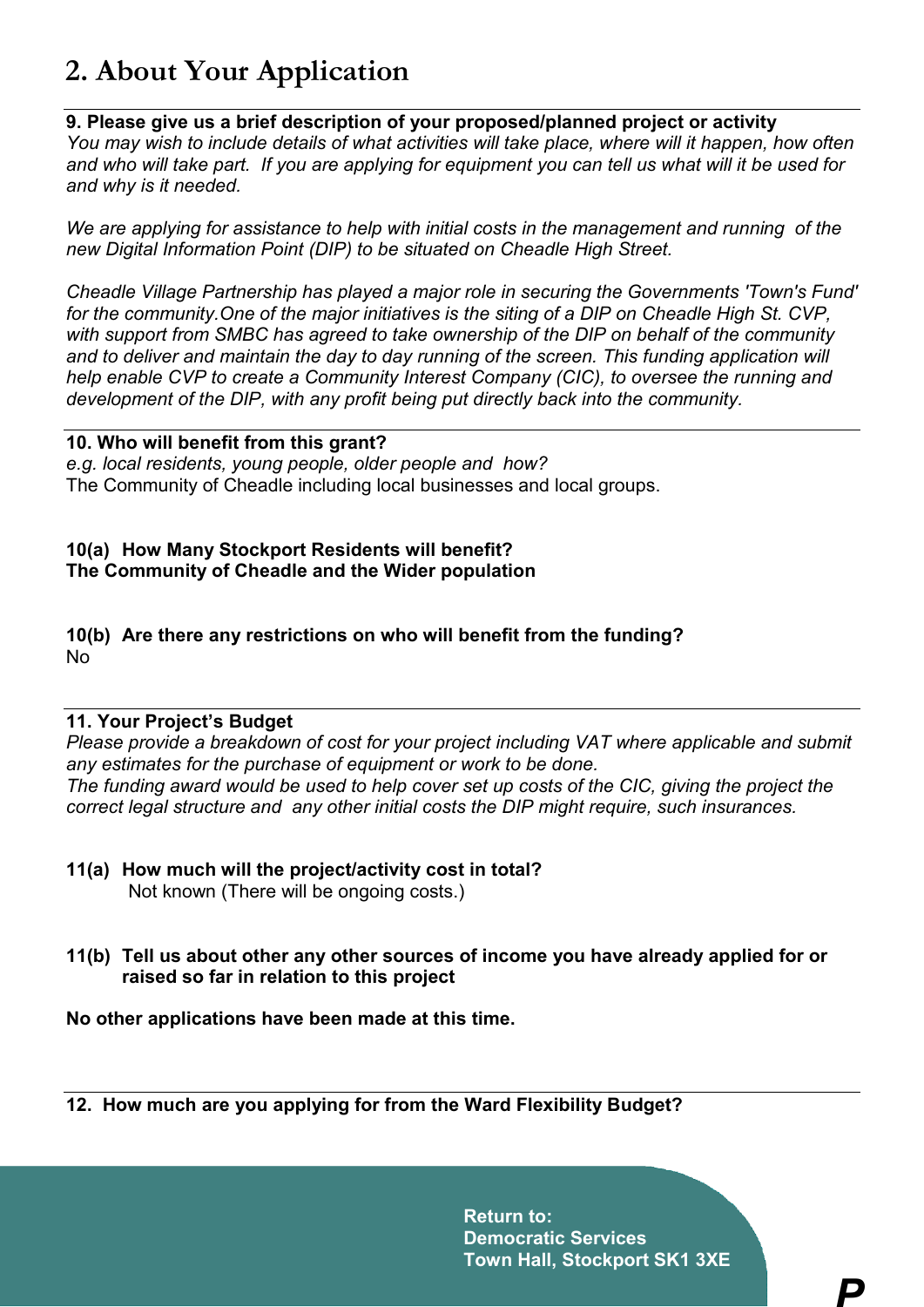#### **12(a) If the amount you are applying for covers only part of the project/activity, then please tell us how do you intend to fund any shortfall?**

The amount applied for covers estimated costs for 1 year. We will be applying for funding from other sources for future years.

#### **13. What is the planned timescale for spending this grant?**

Start June 2022 Finish January 2023

**3**. Which Wards are you Applying to?

*You may tick more than one box. Please note that no grant of more than £1,000 in totality will ordinarily be made.*

Please tell us for each ward you wish to make an application to:-

**(a) how many people will benefit in that ward; and**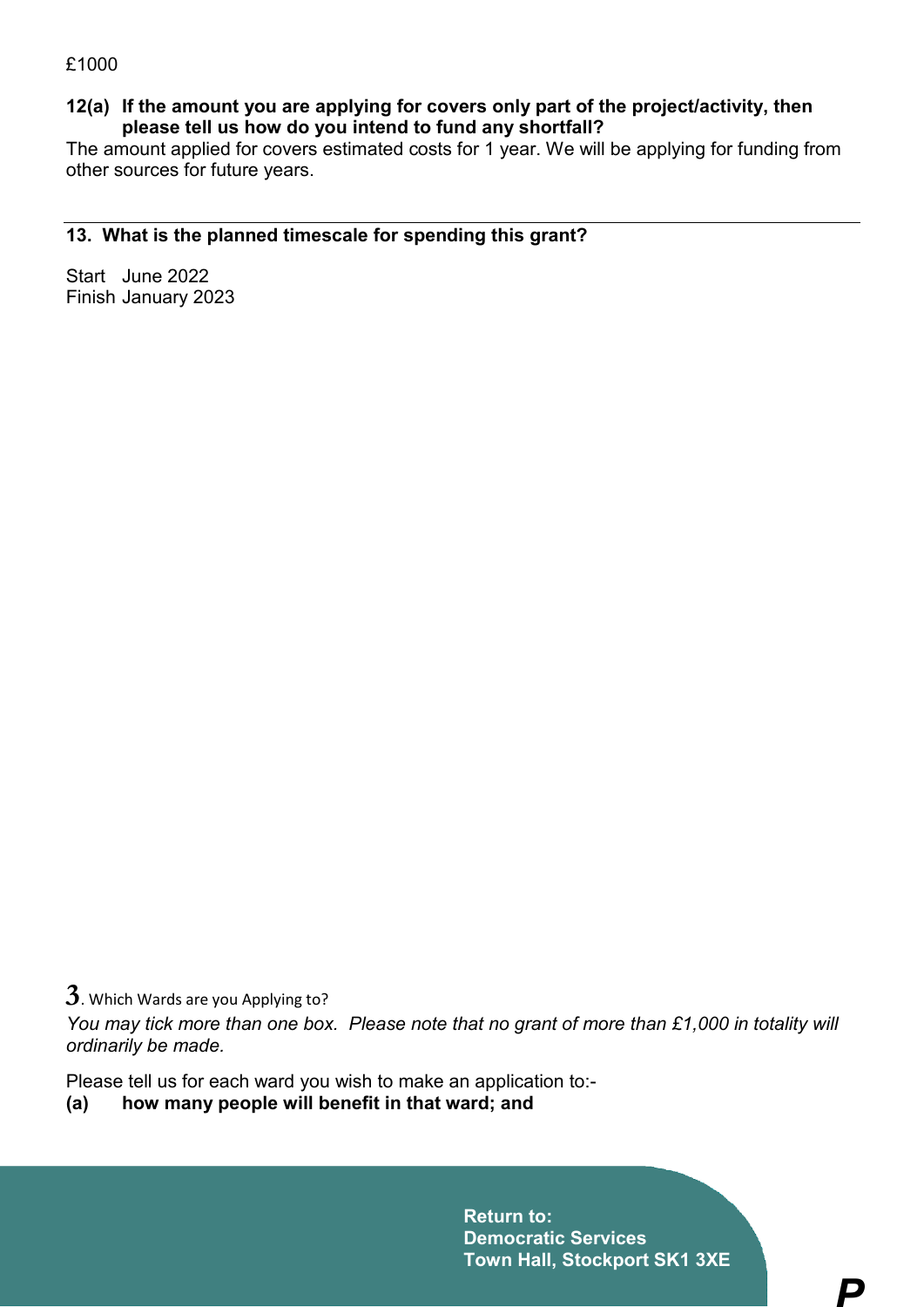|                                          |                                                                              |               | <b>Number of</b><br>beneficiaries | How much<br>funding you<br>are seeking |  |  |
|------------------------------------------|------------------------------------------------------------------------------|---------------|-----------------------------------|----------------------------------------|--|--|
|                                          | <b>Bramhall &amp; Cheadle Hulme South Area Committee</b>                     |               |                                   |                                        |  |  |
| <b>Bramhall North</b>                    |                                                                              |               |                                   | £                                      |  |  |
|                                          | <b>Bramhall South &amp; Woodford</b>                                         |               |                                   | £                                      |  |  |
|                                          | <b>Cheadle Hulme South</b>                                                   |               |                                   | £                                      |  |  |
|                                          | <b>Central Stockport Area Committee</b>                                      |               |                                   |                                        |  |  |
| <b>Brinnington &amp; Central</b>         |                                                                              |               |                                   | £                                      |  |  |
|                                          | Davenport & Cale Green                                                       |               |                                   | £                                      |  |  |
|                                          | Edgeley & Cheadle Heath                                                      |               |                                   | £                                      |  |  |
| Manor                                    |                                                                              |               |                                   | £                                      |  |  |
| <b>Cheadle Area Committee</b>            |                                                                              |               |                                   |                                        |  |  |
| Cheadle & Gatley                         |                                                                              | X             |                                   | £500                                   |  |  |
| <b>Cheadle Hulme North</b>               |                                                                              | X             |                                   | £500                                   |  |  |
| <b>Heald Green</b>                       |                                                                              |               |                                   | £                                      |  |  |
|                                          | <b>Heatons &amp; Reddish Area Committee</b>                                  |               |                                   |                                        |  |  |
| <b>Heatons North</b>                     |                                                                              |               |                                   | £                                      |  |  |
| <b>Heatons South</b>                     |                                                                              |               |                                   | £                                      |  |  |
| <b>Reddish North</b>                     |                                                                              |               |                                   | £                                      |  |  |
| <b>Reddish South</b>                     |                                                                              |               |                                   | £                                      |  |  |
| <b>Marple Area Committee</b>             |                                                                              |               |                                   |                                        |  |  |
| Marple North                             |                                                                              |               |                                   | £                                      |  |  |
| <b>Marple South</b>                      |                                                                              |               |                                   | £                                      |  |  |
| <b>Stepping Hill Area Committee</b>      |                                                                              |               |                                   |                                        |  |  |
| <b>Hazel Grove</b>                       |                                                                              |               |                                   | £                                      |  |  |
| Offerton                                 |                                                                              |               |                                   | £                                      |  |  |
| <b>Stepping Hill</b>                     |                                                                              |               |                                   | £                                      |  |  |
| <b>Werneth Area Committee</b>            |                                                                              |               |                                   |                                        |  |  |
| <b>Bredbury &amp; Woodley</b>            |                                                                              |               |                                   | £                                      |  |  |
|                                          | <b>Bredbury Green &amp; Romiley</b>                                          |               |                                   | £                                      |  |  |
|                                          |                                                                              | <b>Totals</b> |                                   | $E = 00$                               |  |  |
| 4. Application Checklist and Declaration |                                                                              |               |                                   |                                        |  |  |
| 1.                                       | I am authorised to make this application on behalf of the above organisation |               |                                   | X                                      |  |  |
| 2.                                       | I certify that the information contained in this application is correct      |               |                                   |                                        |  |  |

**(b) what proportion of funding from your overall application you are seeking from each ward.**